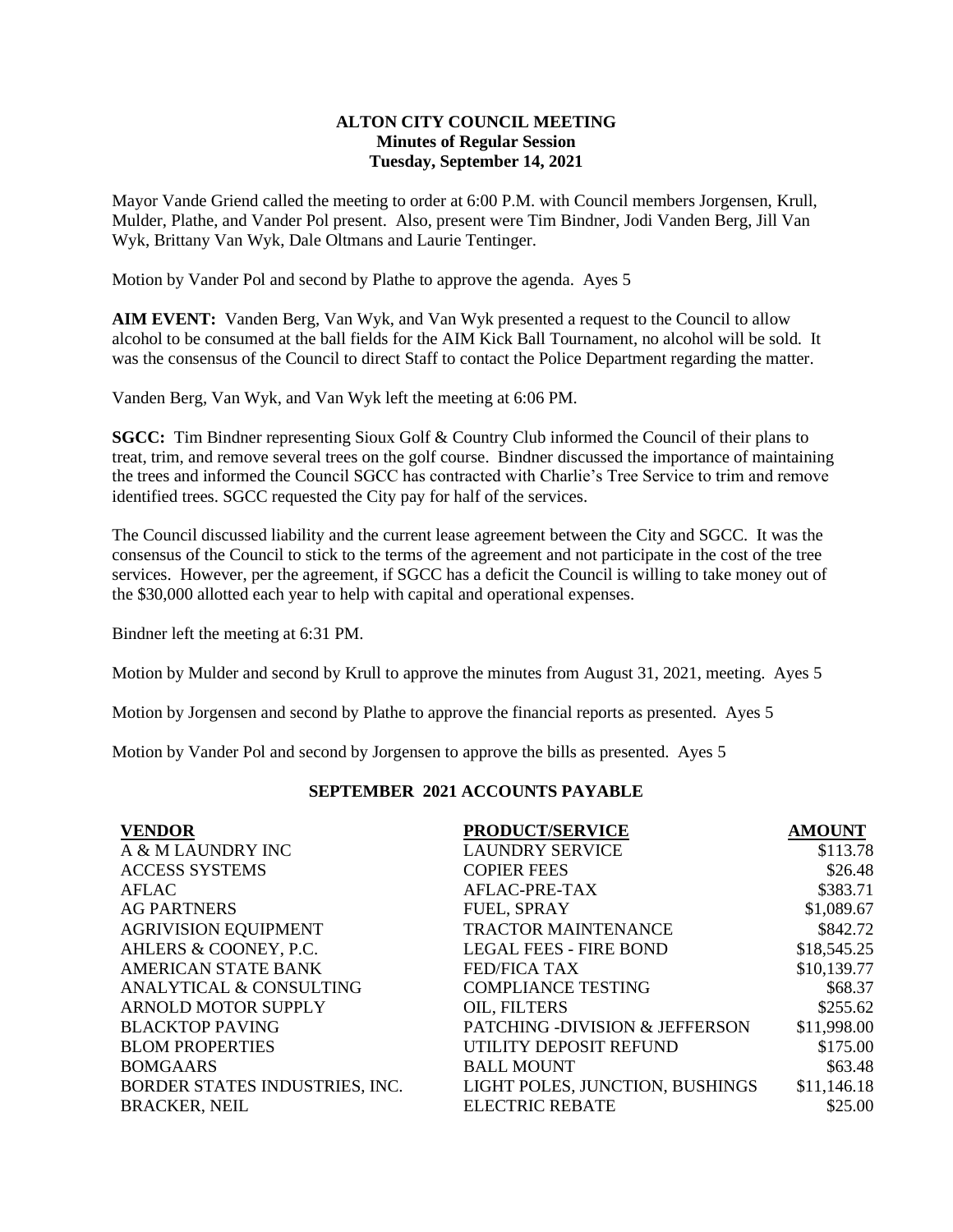| <b>BUNKERS FEED</b>                                  | <b>LAGOON SPRAY</b>                            | \$898.11                 |
|------------------------------------------------------|------------------------------------------------|--------------------------|
| <b>CENTURY BUSINESS PRODUCTS</b>                     | <b>COPIER FEES</b>                             | \$118.43                 |
| <b>CERTIFIED TESTING SERVICES</b>                    | <b>TESTING - FIRE STATION ADD</b>              | \$2,038.00               |
| <b>CITY OF ORANGE CITY</b>                           | POOL MANAGEMENT                                | \$4,000.00               |
| <b>CLAYTON ENERGY CORPORATION</b>                    | <b>GAS COMMODITY</b>                           |                          |
| <b>CLAYTON ENERGY CORPORATION</b>                    | <b>GAS RESERVATION</b>                         | \$4,345.27<br>\$3,038.23 |
| <b>CLEVERINGA, CHAD</b>                              | UTILITY DEPOSIT REFUND                         | \$250.00                 |
| <b>CMBA ARCHITECTS</b>                               | <b>FIRE STATION SERVICES</b>                   | \$14,638.09              |
| <b>COMMUNITY INS</b>                                 | FIRE STATION BUILDERS RISK                     | \$4,614.00               |
| DEWILD GRANT RECKERT & ASSOC                         | FIRE STATION DEVELOPMENT                       | \$1,838.74               |
| <b>DIAMOND VOGEL PAINT</b>                           | <b>PAINT</b>                                   | \$45.91                  |
| <b>ECHO GROUP INC</b>                                | GROUND RODS, COUPLINGS, ELBOWS                 | \$750.26                 |
| <b>ENERGY ECONOMICS INC</b>                          | <b>METERS</b>                                  | \$661.00                 |
| <b>JOHN GLANZ</b>                                    | <b>ELECTRIC REBATE</b>                         | \$25.00                  |
| <b>GROEBNER &amp; ASSOCIATES INC</b>                 | COUPLINGS, EXCESS FLOW VALVE                   | \$147.96                 |
| HAWKINS WATER TREATMENT GROUP                        | <b>CHEMICALS</b>                               | \$112.00                 |
| HOWARD, RUSSELL                                      | <b>CREDIT BALANCE REFUND</b>                   | \$45.81                  |
| HUBERS PLUMBING, HEATING                             | <b>SERVICE CALL</b>                            | \$82.39                  |
| <b>IOWA DEPT OF NATURAL RESOURCES</b>                | <b>WASTEWATER PERMIT</b>                       | \$210.00                 |
| <b>IOWA LEAGUE OF CITIES</b>                         | <b>IMFOA REGISTRATION</b>                      | \$350.00                 |
| <b>IOWA ONE CALL</b>                                 | <b>LOCATES</b>                                 | \$57.60                  |
| <b>IOWA STATE TREASURER</b>                          | <b>STATE TAX</b>                               | \$1,672.00               |
| <b>IPERS COLLECTIONS</b>                             | <b>IPERS</b>                                   | \$6,802.72               |
| <b>STUART C IRBY CO</b>                              | <b>VALVES</b>                                  | \$66.98                  |
| <b>JANITOR'S CLOSET</b>                              | <b>TOWELS</b>                                  | \$34.64                  |
| <b>JANSSEN, COLTEN</b>                               | UTILITY DEPOSIT REFUND                         | \$275.00                 |
| <b>JEBRO INC</b>                                     | CRS-2                                          | \$682.50                 |
| <b>JELLEMA CONSTRUCTION</b>                          | <b>CURB/ALLEY APPROACH</b>                     | \$4,890.00               |
| KLAY, VELDHUIZEN, BINDNER, DEJONG                    | <b>LEGAL FEES</b>                              | \$202.50                 |
| <b>KOPETSKYS ACE</b>                                 | <b>COUPLINGS, TUBE</b>                         | \$84.82                  |
| <b>QUALITY CONKLIN PRODUCTS</b>                      | <b>FUEL CONDITIONER</b>                        | \$302.00                 |
| <b>MATHESON TRI-GAS IN</b>                           | <b>OXYGEN</b>                                  | \$71.69                  |
| MID SIOUX OPPORTUNITY                                | PROJECT SHARE                                  | \$120.00                 |
| MIDAMERICAN ENERGY                                   | <b>STREET LIGHTS</b>                           | \$247.09                 |
| MIKES WELDING & REPAIR                               | TUBE, PIPE, LABOR                              | \$692.25                 |
| MISSOURI RIVER ENERGY SERVICES                       | <b>ELECTRIC</b>                                |                          |
|                                                      |                                                | \$48,085.96              |
| <b>MOC-FV BAND PARENTS</b><br><b>MOUW MOTOR</b>      | <b>ADVERTISEMENT</b><br><b>AMBULANCE MAINT</b> | \$50.00                  |
| MUNICIPAL UTIL-BILLS                                 | <b>UTILITIES</b>                               | \$48.95                  |
|                                                      |                                                | \$2,018.48               |
| <b>NCC</b>                                           | <b>TRAINING</b>                                | \$15.00                  |
| <b>NEAL CHASE LUMBER CO</b>                          | <b>SUPPLIES</b>                                | \$249.04                 |
| NORTHERN TRUCK EQUIP CORP                            | <b>RUBBER WEAR EDGE</b>                        | \$1,695.31               |
| NOTEBOOM ELECTRIC<br>ORANGE CITY MUNICIPAL UTILITIES | <b>BELL BOX, BELL COVER</b>                    | \$21.32                  |
|                                                      | <b>BULK WATER</b>                              | \$8,502.70               |
| ORANGE CITY HEALTH SYSTEM                            | PARAMEDIC ASSIST                               | \$136.00                 |
| ORANGE CITY SANITATION                               | <b>GARBAGE HAULING</b>                         | \$7,040.95               |
| <b>PAYROLL</b>                                       | PAYROLL 08/31/21                               | \$31,879.86              |
| PEFA, INC                                            | <b>GAS COMMODITY</b>                           | \$1,961.09               |
| PLATHE, JENNIFER                                     | SIDEWALK REPLACEMENT PROGRAM                   | \$425.00                 |
| POPPEMA-SIKMA CONSTR. CO                             | <b>FIRE STATION ADDITION</b>                   | \$207,067.15             |
| PREMIER COMMUNICATIONS                               | <b>IT SERVICES</b>                             | \$600.00                 |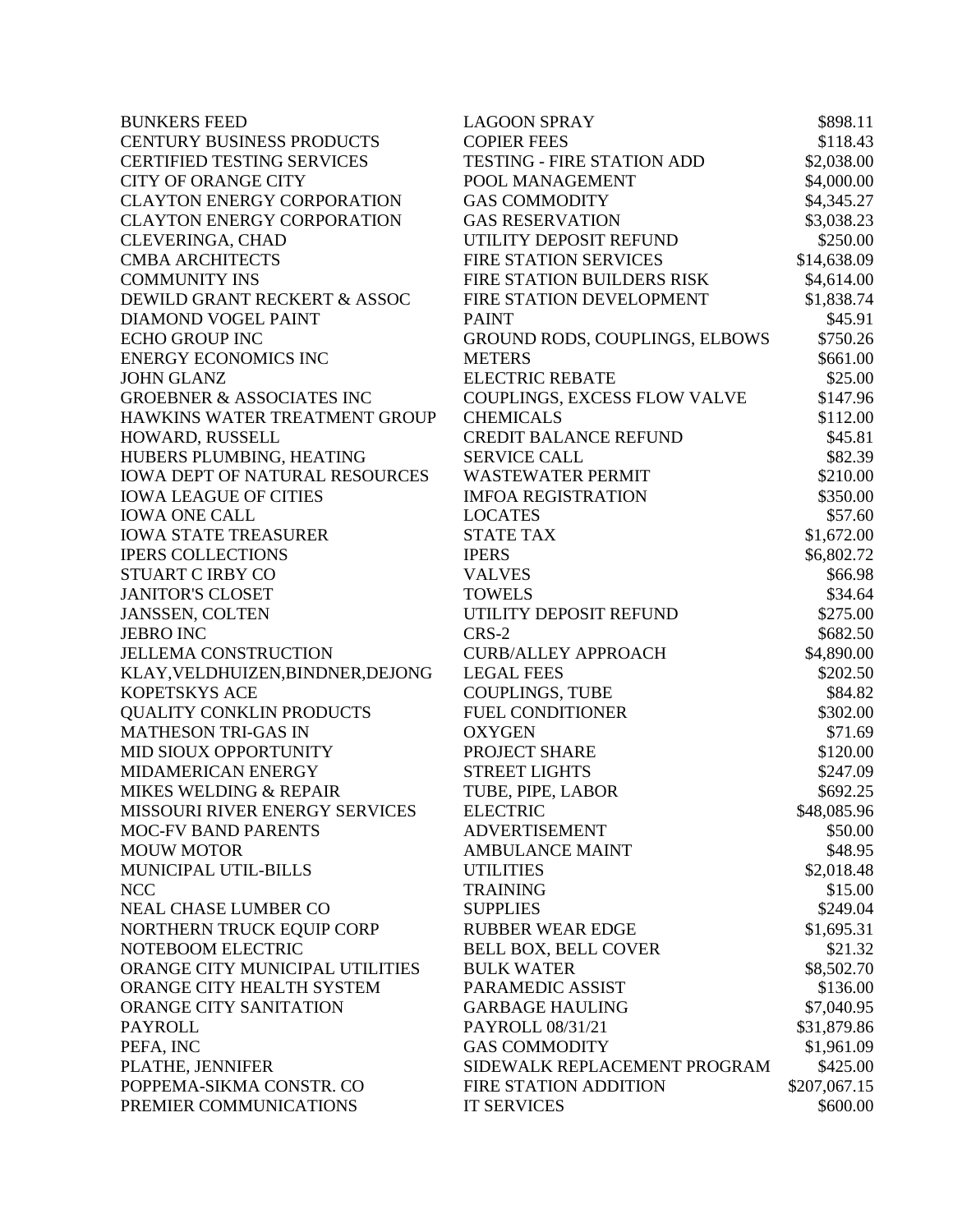| PRESCOTT, COLE                  | UTILITY DEPOSIT REFUND        | \$300.00     |
|---------------------------------|-------------------------------|--------------|
| REFLECTIVE APPAREL FACTORY      | <b>SAFETY VESTS</b>           | \$125.06     |
| SANITATION PRODUCTS, INC        | <b>BROOMS</b>                 | \$845.00     |
| SIOUX COUNTY TREASURER          | PROPERTY TAX                  | \$5,680.00   |
| SIOUXLAND PRESS                 | <b>PUBLICATIONS</b>           | \$71.50      |
| SPIREWORKS CREATIVE             | <b>WEBSITE UPDATES</b>        | \$112.50     |
| <b>SUPERHITECH</b>              | <b>SECURITY CAMERAS</b>       | \$10,013.97  |
| T & L TOOLS                     | <b>GREASE REJUVENATOR</b>     | \$52.95      |
| THUROW, JERRY                   | UTILITY DEPOSIT REFUND        | \$200.00     |
| TREASURER - STATE OF IOWA       | <b>WATER EXCISE TAX</b>       | \$1,598.00   |
| TREASURER - STATE OF IOWA       | <b>SALE TAX</b>               | \$2,604.00   |
| <b>U.S. POSTMASTER</b>          | <b>POSTAGE</b>                | \$500.00     |
| UMB BANK, N.A.                  | FIRE BOND ACCEPTANCE FEE      | \$300.00     |
| UNITI TOWERS LLC                | <b>CREDIT BALANCE REFUND</b>  | \$39.76      |
| UNITYPOINT CLINIC-OCC MED       | <b>DRUG TEST</b>              | \$42.00      |
| UTILITY EQUIPMENT CO.           | REPAIR CLAMPS, MUD PLUGS      | \$1,276.93   |
| VANDERVEEN, MARVIN              | UTILITY DEPOSIT REFUND        | \$225.00     |
| <b>VECTOR</b>                   | <b>DUES</b>                   | \$7,628.00   |
| <b>VERIZON</b>                  | <b>CELL PHONES</b>            | \$865.86     |
| <b>VISA</b>                     | SUPPLIES, POSTAGE, TRAINING   | \$811.70     |
| <b>VISSER BROTHERS</b>          | <b>A/C REPAIR</b>             | \$1,370.50   |
| WARFIELD, WILLARD               | UTILITY DEPOSIT REFUND        | \$275.00     |
| WELLMARK BLUE CROSS/BLUE SHIELD | <b>GROUP INSURANCE</b>        | \$10,744.30  |
| WEST IOWA TELEPHONE             | PHONE, FAX, INTERNET          | \$736.34     |
|                                 | <b>TOTAL ACCOUNTS PAYABLE</b> | \$376,687.08 |

## **FY21 ANNUAL CITY STREET FINANCE REPORT:**

**RESOLUTION 21-41 "A RESOLUTION OF THE CITY COUNCIL OF ALTON, IOWA APPROVING THE 2020-2021 STREET FINANCE REPORT"** was introduced and moved for adoption by Council Member Jorgensen. Krull seconded the motion to adopt.

On roll call vote: Ayes: Jorgensen, Krull, Vander Pol, Plathe, Mulder Nays: None

Whereupon the Mayor declared the Resolution duly adopted

**2021 FIRE STATION ADDITION PROJECT:** Plathe and Oltmans updated the Council on the progress of the fire station addition. The masonry work is done on the North and West walls and the floor is in for the meeting room. The Committee has met with the architect and finishes are set.

The purchase agreement for the building at 1010  $2<sup>nd</sup>$  Ave is prepared and closing is set for the end of October. There has been discussion on purchasing the house next to the building to expand the future parking lot.

**CODE OF ORDINANCES:** The Council continues to review the updated Code of Ordinances. The Council would like to have the Code of Ordinances completed by the end of the year.